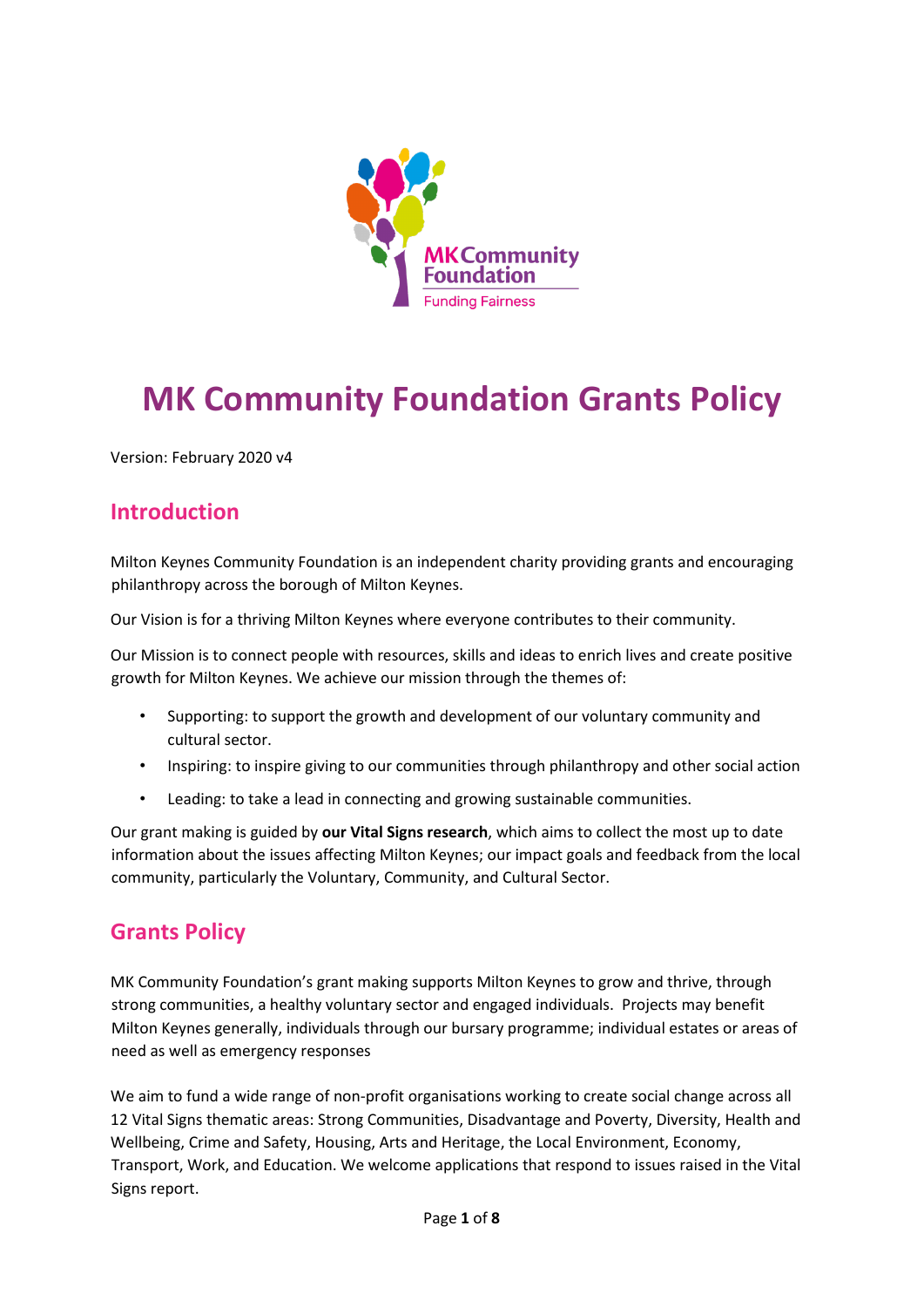We particularly welcome applications from organisations looking to address new, emerging, and/or unmet needs, those working collaboratively or in partnership, and/or those working to improve the efficiency and capacity of the local voluntary sector. We look to support projects that are impactfocussed and promote equality, diversity and inclusion and are creative, where organisations have a clear understanding of the difference they will make.

Support and guidance are available to all organisations throughout the grants process, and we seek to create open communication between applicants and the Community Foundation is encouraged at all stages. Our larger Grants programmes requires a pre application meeting. This can be offered for the smaller grant programmes where helpful. We also offer regular training on applications processes, evaluation techniques and monitoring.

We reserve the right to withdraw or reject applications, unsuccessful applicants are welcome to request feedback from the Community Foundation and may wish to refer to our Appeals Procedure.

MK Community Foundation is committed to quality in all aspects of its work. It has achieved UK Community Foundations' Quality Accreditation, which governs our standards of Grant Making, Community Engagement, Finance and Governance.

Applications must align with MK Community Foundation's Equalities and Diversity Policy and Safeguarding Policy.

The MK Community Foundation is an accredited Living Wage Friendly Funder<sup>[1](#page-1-0)</sup>.

The Community Foundation's published criteria for the type of projects and organisations we can consider supporting is set out in Appendix 1 of this policy.

# **Funding Programmes**

We aim to deliver most of our funding through general programmes in order to prioritise projects by their individual merits. However, from time to time we may need to deliver criteria or fund-specific programmes. Our standard programmes include the following:

**Small Grants:** A monthly programme for applications between £300 - £3000. Small Grants are approved by an internal panel. The decision is usually known within 2-3 weeks of the deadline date.

**Community Grants:** A quarterly programme for grants up to £10,000. Applicants are strongly encouraged to have at least 20% of project funding from another source. Applications are approved by an external Grants Committee, made up of Community Representatives and Trustees.

**Transformation Grants:** For grants over £10,000 for projects taking place within a 12-month period addressing new and priority needs. Expression of Interest are required in the first instance through a pre-application meeting and only shortlisted projects are invited to submit a full application. Organisations must have a history of managing significant or equivalent levels of grant funding and the project must Transform either the organisation or it be transformational for its beneficiaries and/or Milton Keynes. This programme runs twice a year please refer to the website for any further criteria. Applications are approved by an external Grants Committee, made up of Community Representatives and Trustees.

**Large Strategic Grants:** A programme for larger grants which will be delivered over more than one financial year up to a maximum of three. Projects must make a Strategic Impact on the work of the organisation or its beneficiaries. Expression of Interest are required in the first instance through a

<span id="page-1-0"></span><sup>1</sup> Living Wage Foundation:<https://www.livingwage.org.uk/about-friendly-funders>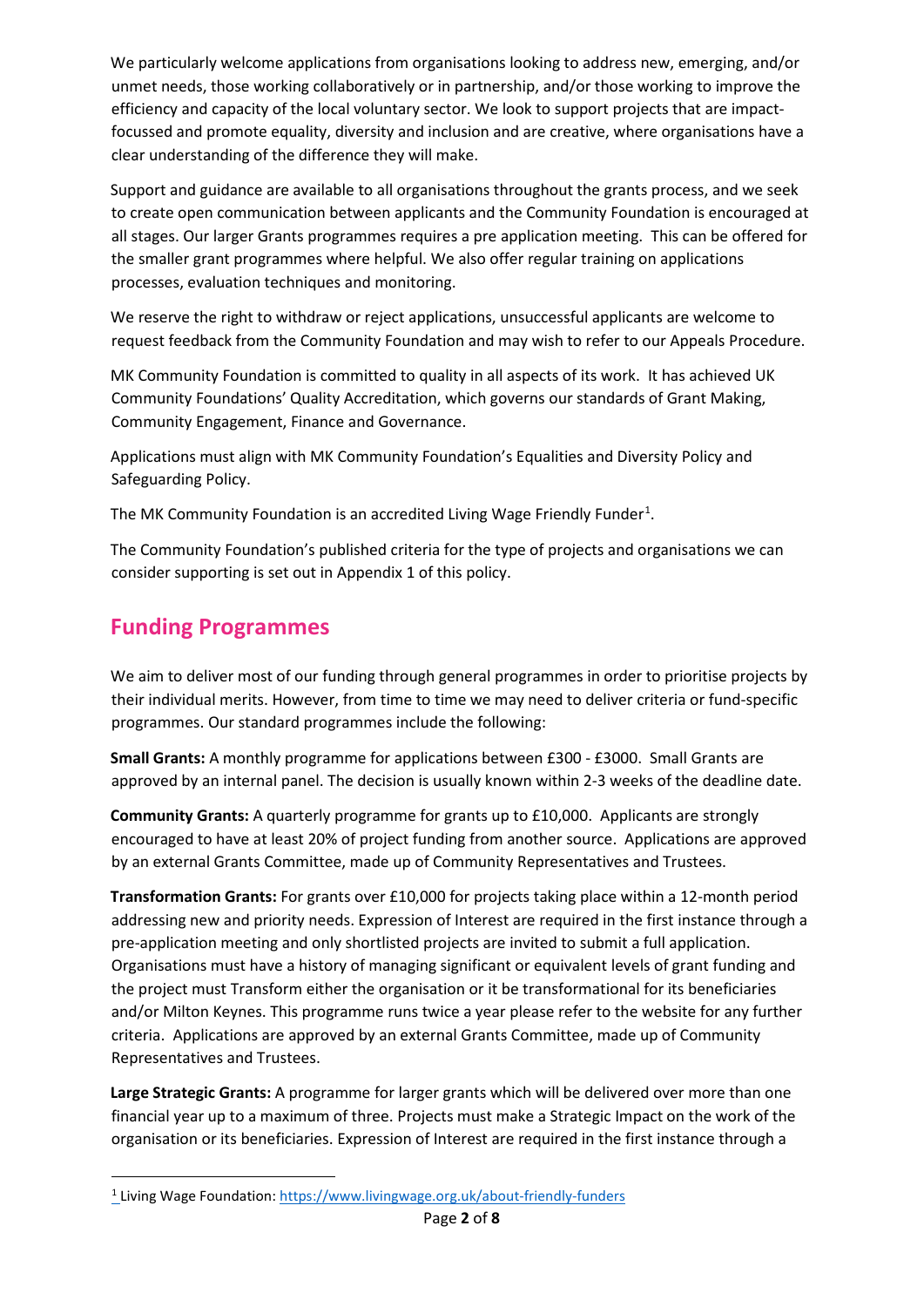pre-application meeting and only shortlisted projects are invited to submit a full application. Organisations must have a history of managing significant or equivalent levels of grant funding. As there are limited funds which can accommodate awards of this size, additional criteria to the general grants Eligibility Criteria (see Appendix 1) are applicable in this round and are detailed on the website at programme launch. Applications are recommended by an external Grants Committee, and subject to approval by the Board of Trustees.

**Partnership Grants:** Annual grants awarded to selected partner organisations with whom we have an established relationship, as identified by the Philanthropy and Executive Teams. These are approved annually by Board who agree continuation funding based on an assessment of the effectiveness of the partnership. We do not accept unsolicited applications to this programme.

**Prizes and Bursaries:** These are delivered in partnership with other local organisations. Programme criteria and processes, including promotion, vary. See Website

**External Grant Programmes:** In addition to our regular programmes, the Community Foundation regularly collaborates with the UK Community Foundation network to deliver national programmes in Milton Keynes (e.g. #iwill). These programmes may involve separate application processes, and the criteria and processes are promoted individually on our website and through social media.

**Emergency Appeals:** Additional grants can be awarded in cases of disaster or emergency and the criteria will be set in line with the objectives of the appeal.

# **Assessment Criteria**

All applications are assessed and scored by assessors and panels against all the following criteria (unless otherwise stated):

- Need and Demand
- Reach and Impact
- Sustainability
- Partnership
- Diversity & Inclusion
- Group profile (an assessment of the strength of an organisation's governance and track record of delivering projects of quality.)

Guidelines around these criteria can be found in Appendix 1.

The pass criteria vary depending on the size of the grant and is reviewed annually.

All grants and bursaries are assessed individually on their own merit, without reference to other applications under consideration. However, they may be prioritised on score depending on availability of funds.

# **Monitoring & Evaluation**

Successful applications are subject to reporting conditions that require grantees to update on the impact the grant has made as set out in the original application and to report on their expenditure. This supports the Community Foundation to understand the effectiveness of our grant-making, demonstrate the impact our funding makes, and inform our future decision-making.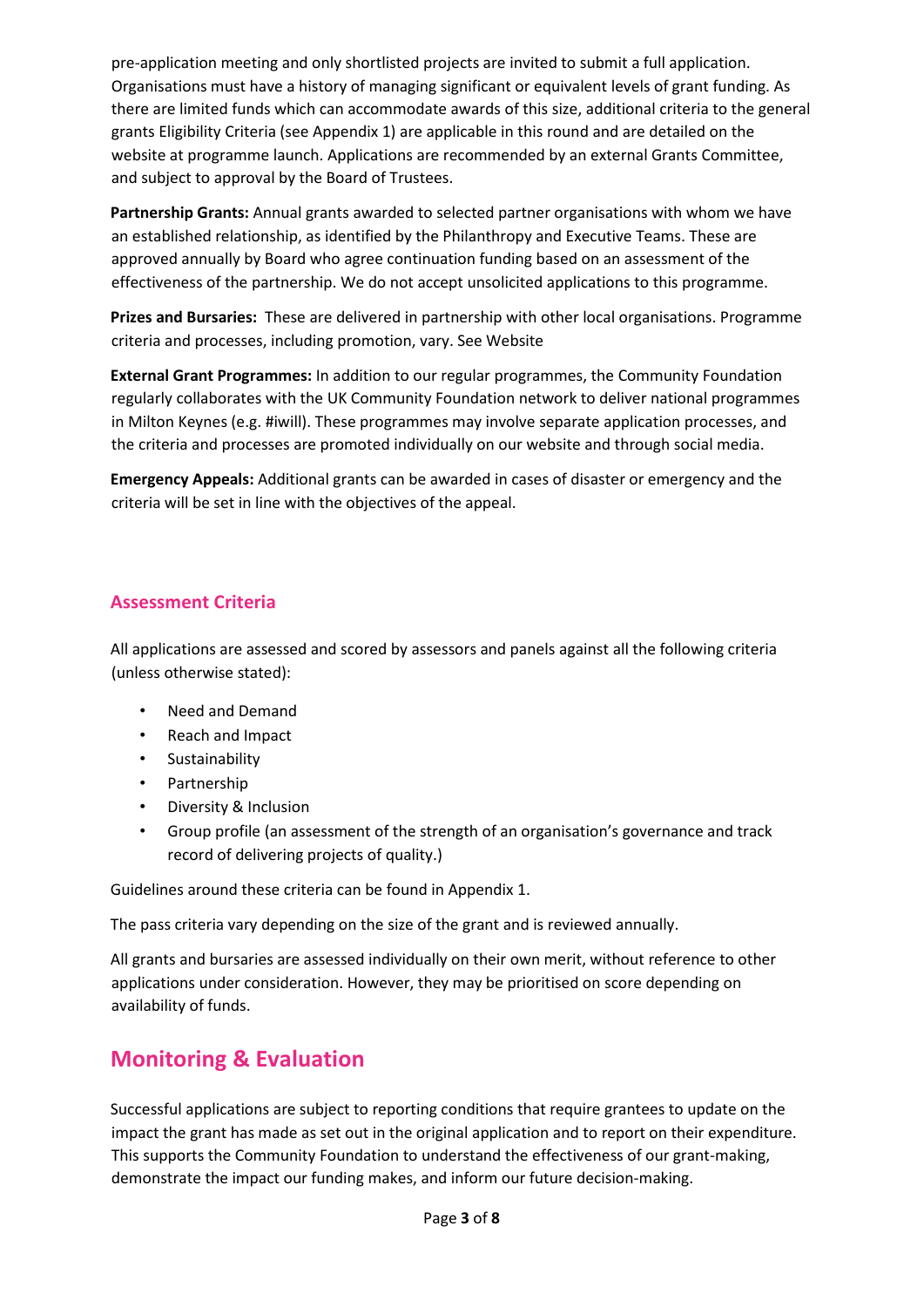Our current monitoring procedure is included in Appendix 3.

# **Variations to this policy**

The Board of Trustees may vary the terms of this policy at its discretion.

# Appendix 1: Grant-making criteria

Applications to all our programmes are accepted via online forms, available on our website under the relevant programme headings. If due to accessibility issues, this is not practical speak to a member of the Philanthropy team who will discuss alternative methods of application.

# **Eligibility**

The following details the minimum criteria for those wishing to make an application for grant funding. Some of our grant's programmes may have additional criteria.

## **For organisations:**

#### **Who we can fund:**

We can accept applications from constituted, not-for-profit organisations supporting beneficiaries from Milton Keynes, including, but not limited to, the following:

- Local community groups
- Voluntary Sector Organisations
- Registered Charities
- Charitable Incorporated Organisations
- Social Enterprises (for start up costs only and in exceptional circumstances in discussion and at the discretion of the Philanthropy Team and final agreement by Philanthropy Director) *Must include evidence that Directors are not be paid above a level that would make the provision of grant funding inappropriate, and must have a management committee who provide oversight and strategic guidance, comprised of at least four unpaid, unrelated members, not living at a shared address, to apply. There must be clear, evidenced community benefit.*
- Sports Clubs
- Faith groups *where the primary activities to be delivered at the site are community-focussed and not for the promotion of religion, and where potential beneficiaries are not required to participate in religious activities, nor excluded on the basis of faith, religion, or lack thereof, or any other protected characteristics as defined in the Equality Act 2010;*
- Community Interest Companies and Companies Limited by Guarantee (for start up costs only and in exceptional circumstances in discussion and at the discretion of the Philanthropy Team and final agreement by Philanthropy Director) *Must include evidence that Directors are not be paid above a level that would make the provision of grant funding inappropriate, and must have a management committee who provide oversight and strategic guidance,*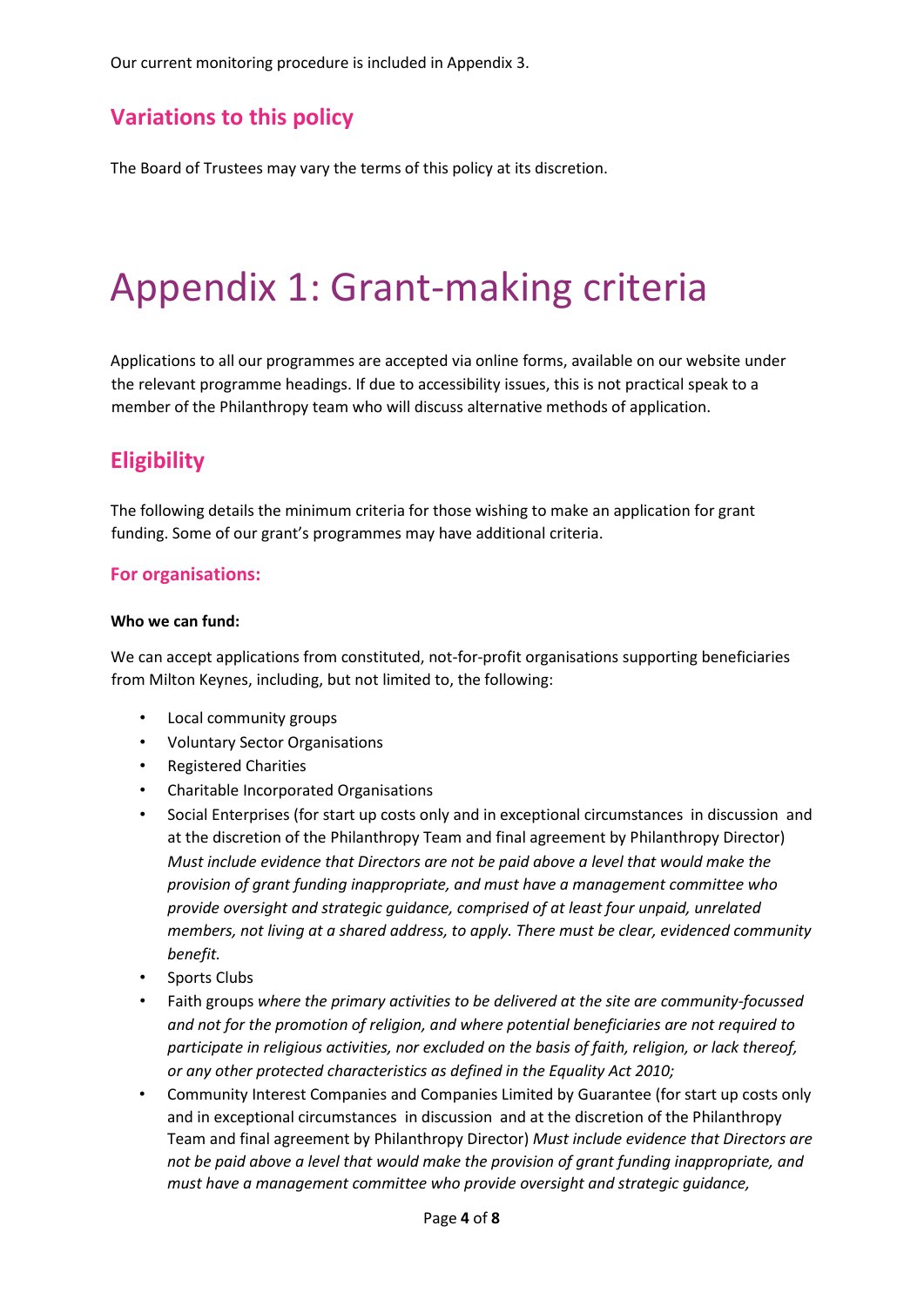*comprised of at least four unpaid, unrelated members, not living at a shared address, to apply. There must be clear, evidenced community benefit.*

## **Who we cannot fund:**

- Individuals (outside of our bursary and prize programmes, or specific disaster emergency funding)
- For-profit organisations
- Political parties or affiliated groups
- Organisations with free reserves equivalent or greater than 12 months' turnover, except in exceptional circumstances. Organisations with over 6 months' free reserves should be prepared to explain why they need to hold this level. ("Free reserves" does not include designated or earmarked reserves as stated in Annual Report).
- Groups who do not supply the following documentation:
	- $\circ$  A governing document that details an appropriate asset lock and that details that the organisation is not for profit
	- $\circ$  Financial records for a minimum of 1 year. The type required will depend on the size and structure of the organisation. For organisations that have existed for under a year, a bank statement will suffice.
	- o A bank statement in the organisation's name, for an account with at least two unrelated signatories.
	- o Equal Opportunities policy covering 9 protected characteristics as outlined in the equalities act.
	- o Child and Adult Safeguarding Policies with details of the local lead person (including Vulnerable Adult Policy, if applicable)
	- o Evidence of expected cost such as quotes when requested by the assessor Sufficiency of documentation provided is determined during assessment and organisations submitting documentation that does not meet required standards may be withdrawn from our programmes, at the discretion of the Philanthropy and Executive Teams.
- **Statutory bodies** are generally not eligible for grant funding, and we cannot fund statutory work of any kind. However, schools and academies are eligible to apply in certain circumstances, as we recognise that schools can sometimes be best placed to deliver projects of significant impact for the wider community. MK Community Foundation cannot accept unsolicited applications from these organisations, and applications must be invited in writing. Unsolicited applications will be automatically withdrawn. Schools or academies must first speak with the Philanthropy Team, who will advise on whether an application can be invited based on the nature of the project and availability of donor funds.
- We cannot accept applications where the signatory has an unspent conviction for an offence involving dishonesty or deception, such as fraud.
- Organisations which have been disqualified from Community Foundation Grant Programmes, for reasons including but not limited to:
	- $\circ$  Monitoring details not returned within 6 months the date out lines on the agreement;
	- $\circ$  Misuse of previous grants e.g. significantly changing the project without written approval from the Community Foundation or using the money for core costs or another project;
	- $\circ$  Failure to return unspent funds over £50 from previous grants;  $\circ$  Failure to return funds when requested by the Community Foundation; o Fraudulent activities e.g.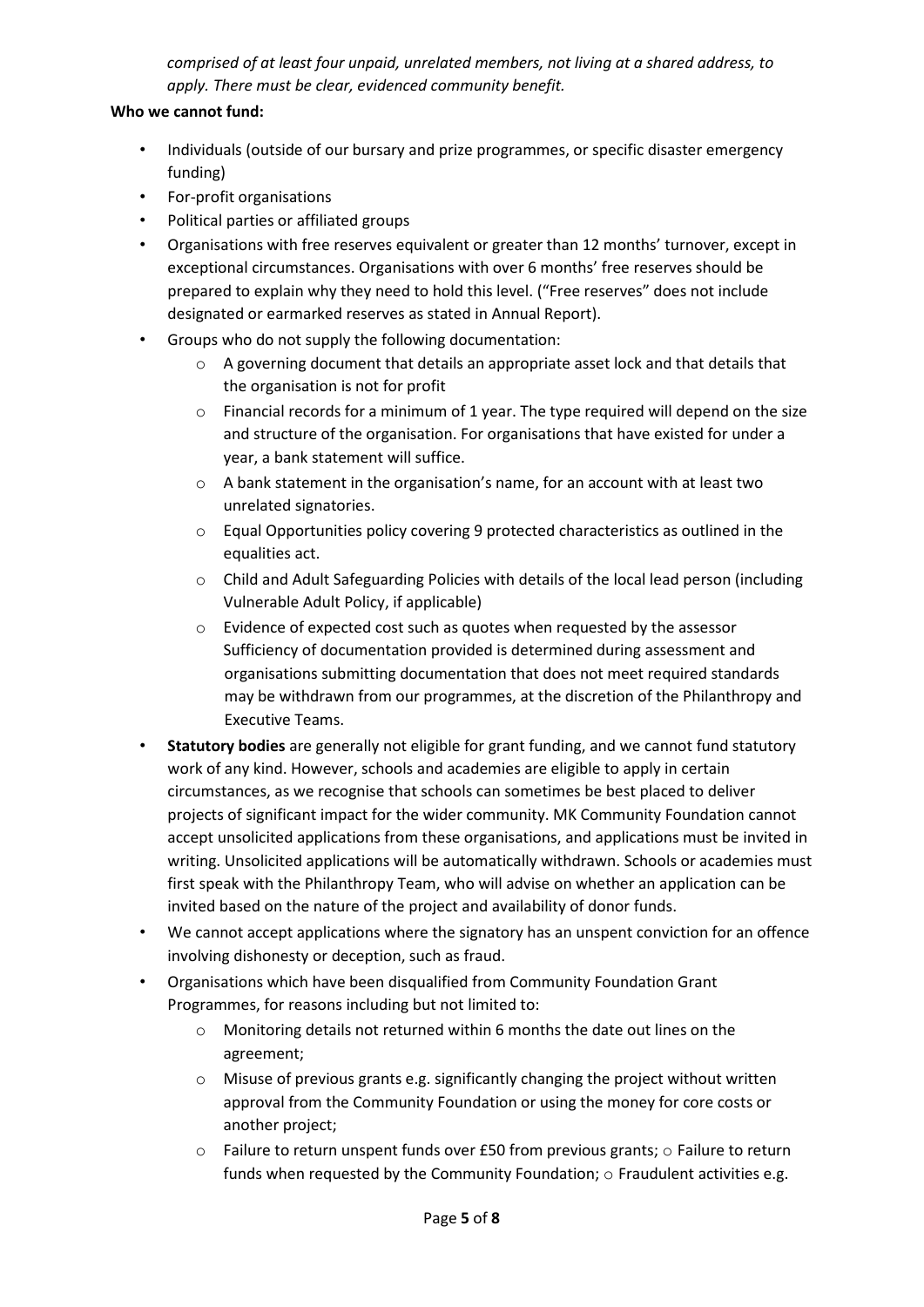intentionally providing misleading or incorrect information as part of an application, monitoring or evaluation;

o Failure to meet any other terms and conditions detailed in the signed Grant Agreement.

# **For projects:**

All applications must be for the benefit of communities in the Unitary Authority Area of Milton Keynes, or individual's resident in the Unitary Authority Area of Milton Keynes. The Community Foundation may make a rare exception to this rule at the direction of the fund holder whose fund would support the project, where appropriate.

All projects must start within six months of the grant being awarded, or groups may be asked to return the grant if they breach any part of the offer agreement. All grant periods must run for no longer than 12 months (except for those funded by the Large Strategic Grant Programme).

## **We cannot fund:**

- Core costs not related to specific project delivery, except in exceptional circumstances
- Statutory activities, or purchase of equipment that will become the property of a statutory body
- Projects that will give a charity an unfair commercial advantage
- Animal welfare
- Retrospective costs (anything that has already been bought or committed to). Rare exceptions may be made where a deposit may be required to secure a venue and must be agreed in advance by a member of the Philanthropy Team.
- Medical Research or treatment
- Deficit funding or repayment of loans
- Unspecified expenditure
- Events or activities where the primary purpose is to fundraise,
- Re-granting (except for specific partnership arrangements).

Applications must be complete by the relevant deadline to be included in the coming round. Applications received which are missing documentation or substantive information are not considered complete. Incomplete applications may be withdrawn from the round.

## **Frequency of applications**

- We cannot accept more than one application per programme per round for any group or organisation.
- There is no set maximum to applications organisations can make within a 12 month period, but organisations that have been repeatedly funded within such a period may not be prioritised, and we advise that organisations remain in discussion with the Community Foundation about their overall work to identify best approaches to applying for funding.
- **Repeat funding:** We cannot guarantee continued funding, and applications for repeat funding may not be prioritised for funding. Applications for repeat funding of the same project, must show an element of development; growth or attempt to be more sustainable. However, we recognise that services that deliver vital impact for Milton Keynes sometimes require continued support, and as such can support previously funded projects at the discretion of the relevant decision-making body.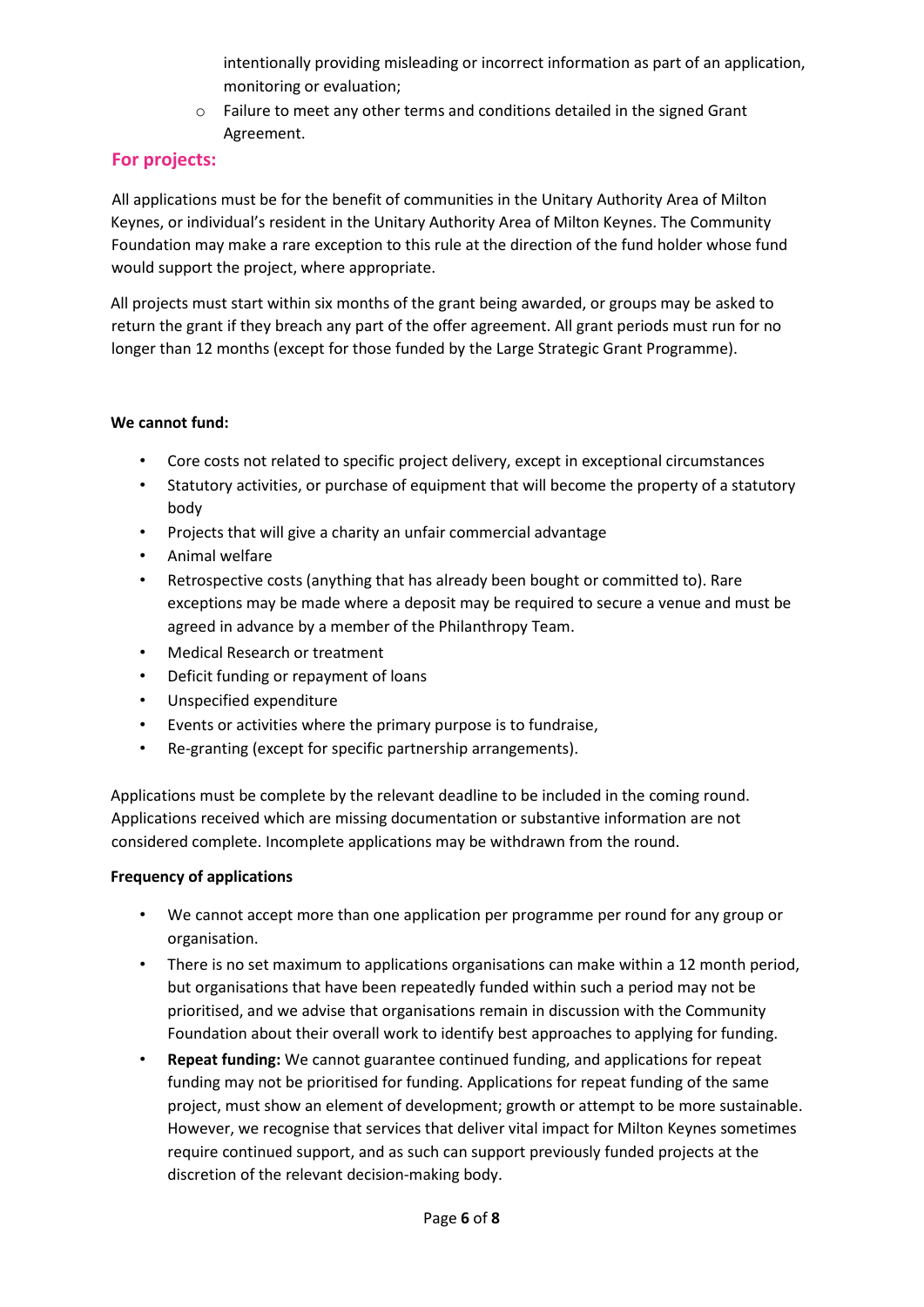• **Resubmission of Applications:** Unfortunately, we are not able to fund all the applications that are submitted to us. We are not always able to accept resubmissions of unsuccessful applications, but if you would like to resubmit please call the Philanthropy Team to see if you may be eligible.

## **Scoring**

In order to be successful, applicants must persuasively address the following criteria. Please bear in mind that the bullet points under each heading are not criteria to be 'ticked off' for higher marks, and that addressing each point will not mean a group is guaranteed funding.

# **Need & Demand**

- The group has provided strong evidence that there is a need for this project.
- This need is not being satisfactorily met locally by other agencies, i.e. this is not a duplication of an existing service.
- This is the best way to meet this need.
- There are limited opportunities for these funds to be raised elsewhere and/or there are not more appropriate other avenues for this funding to be sought
- There is a need for this project to be supported by grant funding, e.g. the applicant organisation could not reasonably fund this from free reserves or other means

## **Reach & Impact**

- The project and all associated costs and activities are relevant to the need it is trying to address
- The applicant is properly qualified to deliver these services to the relevant individuals in the community and possesses the skill or established connections to ensure they are delivered effectively.
- The project will serve under-funded geographical areas, communities.
- The application shows an understanding of and plans for effective outreach.
- The group has addressed barriers to provision (e.g. cost, access, cultural divisions).
- The project will serve a hard to reach demographic and there is evidence that the group will be able to work well with this demographic.
- The project will build useful skills and resources for the local community.
- There are other long-term benefits to the community from this project.

## **Sustainability**

- The applicant can evidence that their group has begun to strategize / investigate long term funding options that will enable this project to continue past the end of this grant
- There is realistic expectation that long term funding can be secured following the end of this grant.
- If the project is not long term, the costs and financial projections offered are realistic and sustainable for this project. 'Good value for money.'

## **Partnership**

- The project has shown consideration for collaboration with other organisations where objectives are similar.
- The project brings together several groups to maximise expertise

## **Inclusion & Diversity**